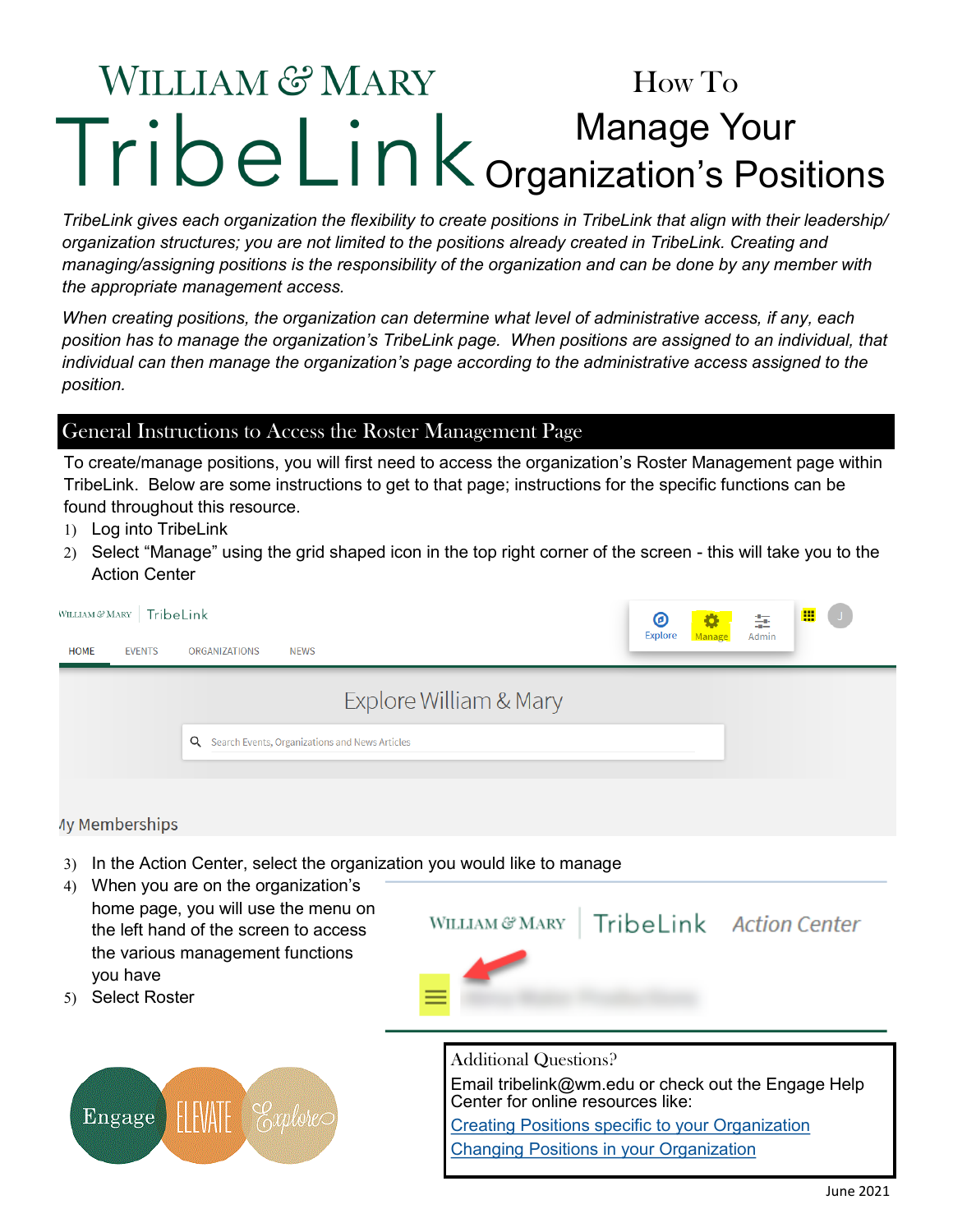### Managing Positions for the Organization Roster

Start on the Roster page and click on the "Manage Positions" button.

This will allow you to either edit position "templates" or create your own positions that are aligned with the organization's operations.

| WILLIAM & MARY   TribeLink Action Center |                            | ₩                              |
|------------------------------------------|----------------------------|--------------------------------|
| Roster                                   | MESSAGING MANAGE POSITIONS | $+$ <sup>2</sup> INVITE PEOPLE |

# Customizing Pre-Created Positions on the Organization Roster

There are a few position templates that are already established in TribeLink for organizations to use if applicable/required (President, Financial Manager, Secondary Contact, Delegate, Representative, Advisor); these pre-set templates allow for improved communication from Student Leadership Development to various leaders of organizations, based on role/responsibility. For example, if SLD is trying to communicate with the officers who are responsible for the financial management of organizations (Financial Managers), we can send a communication to all Financial Managers.



Recognizing that organizations may have different names for similar positions, there is the ability to customize the pre-set positions/templates. You can customize how these positions appear on the roster, for example, if the organization calls the "president" by another formal title, like "Executive Director" or "Commander," you can customize the actual name of the position. You can also customize some of the administrative privileges for the templates.

## Creating Additional Positions on the Organization Roster

On the Manage Positions page, click on the button "+ Positon" to create a new position if needed. Check to see if the position already exists for your organization to use before creating a new position.

Name the position, as appropriate for your organization.

Select the position type

- Members: this position type may be used to discern types of membership/committees
- Officers: this position type may be used for leadership roles
- Representatives: this type will primarily be used by organizations that convenes or is comprised of representatives or delegates of various organizations/groups like Hall Council, A Capella Council, etc.

Now you will be able to customize the position, including managing administrative access the position has in TribeLink.